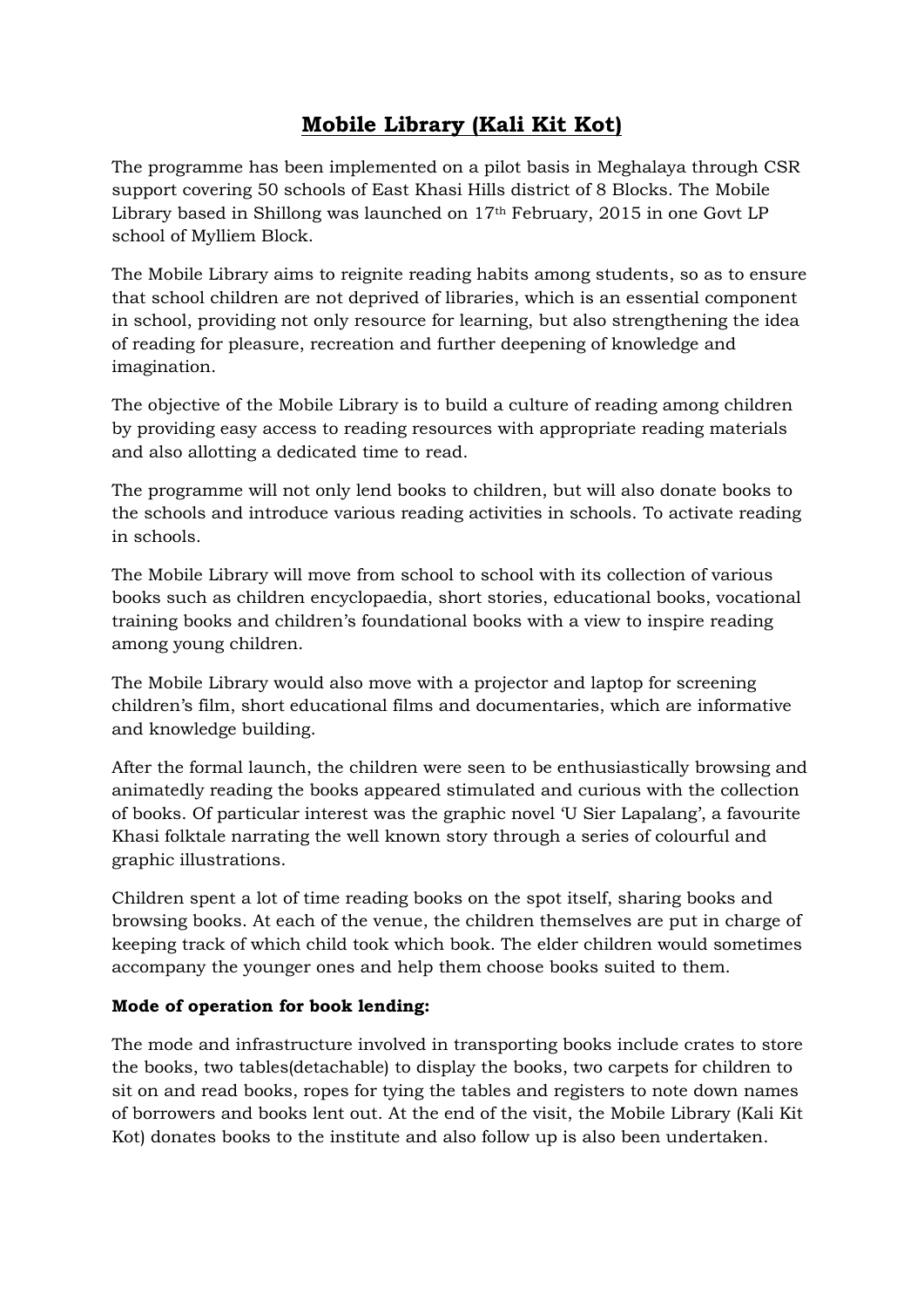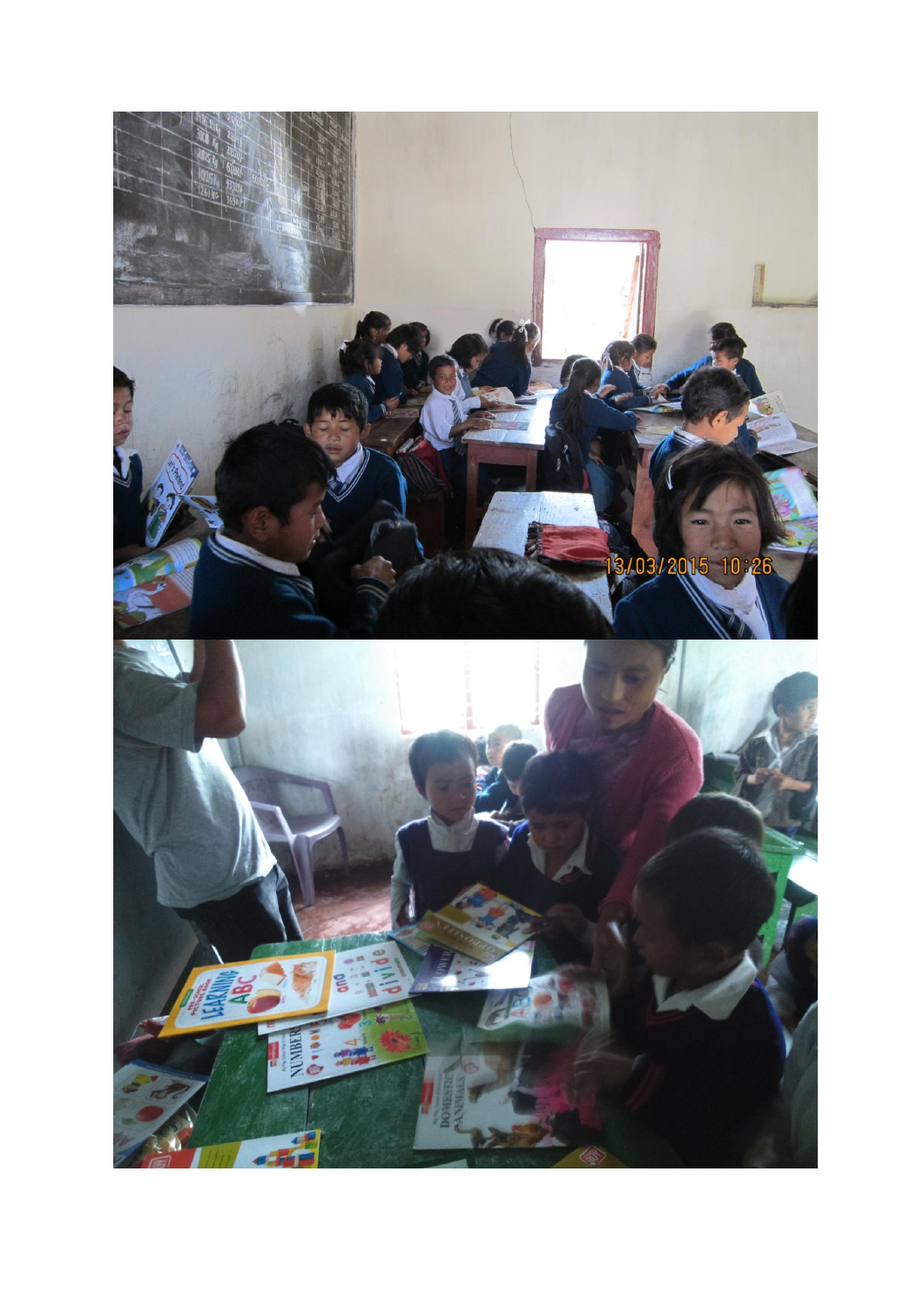°CLA BOOKS STUDENTS VEHICLES SS  $\overline{\mathbf{3}}$ TISHERLANG JALA PYNSHAGEMINEOR SHEMMANING ALPHENSETS  $\mathbf{B}$  $\sim$   $\mu$  $\overline{3}$ **PYFIK KYNSHEWLANG RYNOATHIANG**  $\overline{3}$ AI JAIBOR LANG SHANGPUANG KIUMBERS  $\overline{\mathbf{3}}$ GOOD HABITS KONSTARLANG MARWEIN DOMESTIC ANIMALS  $\overline{\mathbf{3}}$ BISHARLANG SHANG PLIANG  $\overline{\mathbf{z}}$ AILINTA SHANGPUANG VEHICLES  $\mathbf{3}$ OPPOSITES JONALIN JALA  $\delta$  . 9. LAMONANGHON SHANGFUANG GOOD HABITS 3 10. TIPMONMI. K. CHANDI GOOD HABITS 3 DANISHA RYNTATHIANG OPPOSITIES  $3$  $\overline{11}$ LANIKER JALA GOD HABITS 3  $\overline{2}$ 13. KERIMOS SYLEMIONG  $\overline{\mathbf{3}}$ VEHICLES 14 BIKOSTER K. RYNGKI  $\overline{\phantom{a}3}$ MY BODY  $\frac{1}{2}$  23. JALA. LEARING ARC  $\overline{\phantom{a}}$ SYUNSTAR RYNTATHANG ALPHARET  $\overline{2}$ 24 MANISHA  $\overline{2}$ ROBAKA 25  $\overline{2}$